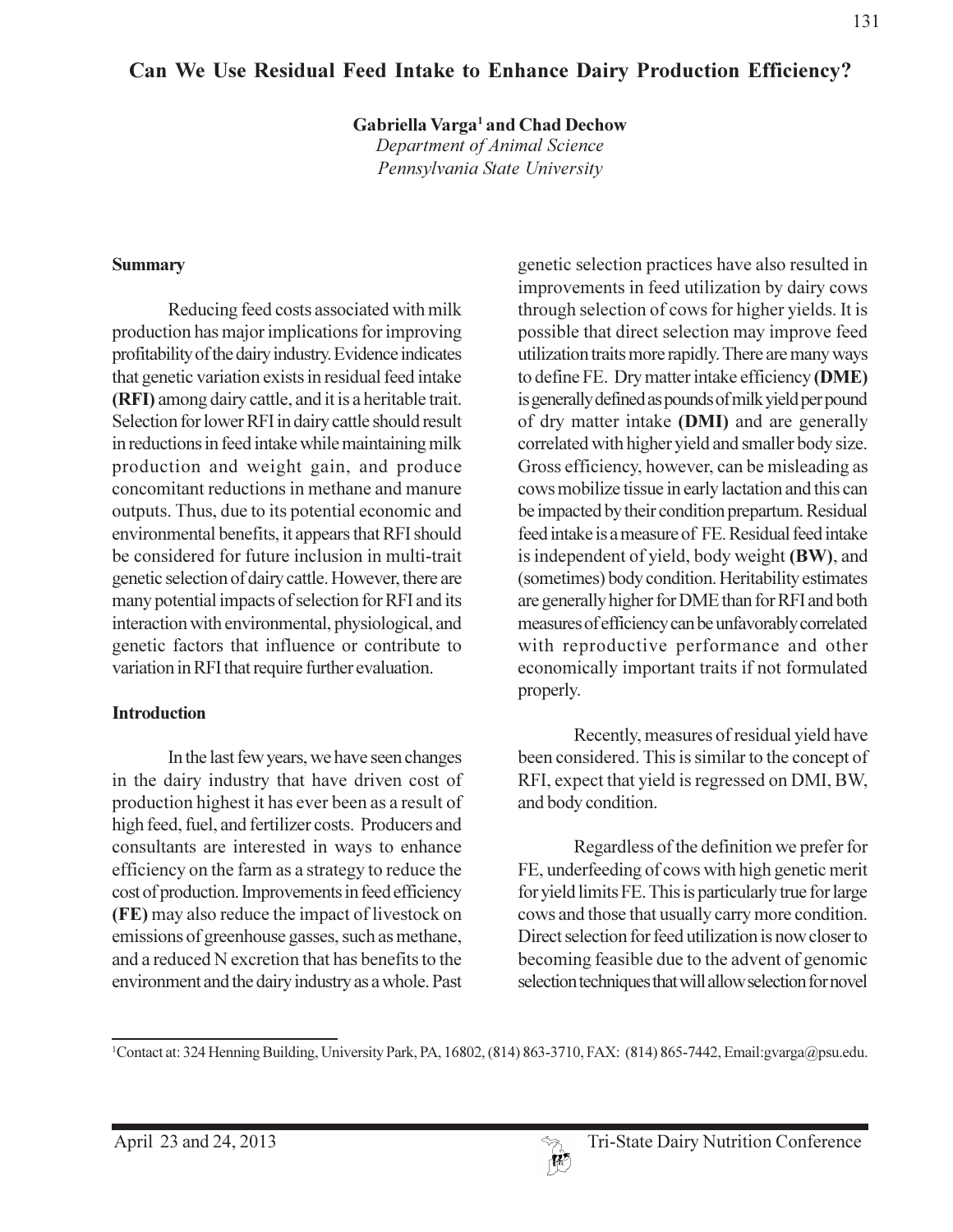traits that we cannot measure on a whole-population basis. Gains in parameters such as digestive efficiency, or lower maintenance costs at similar BW, are the theoretical goals of selecting for RFI. However, it is also possible to have an improvement in RFI but an actual increase in the amount of feed required producing a unit of milk. Therefore, it is critical to understand the factors that affect feed efficiency prior to utilizing this measure for future selection criteria in the dairy industry. This paper describes opportunities for improving milk production efficiency for lactating dairy cattle using RFI for milk production and its potential benefits to the dairy industry for reducing production costs and negative impacts on the environment.

#### **What Is Feed Efficiency?**

Feed efficiency (or DME) is a simple measure of a cow's ability to convert feed nutrients into milk or milk components. In the simplest terms, it is the pounds of milk produced per pound of DM consumed. This measure should always be a consideration of dairy diets and becomes increasingly important during times of decreased profit margins (high input and low returns). An added benefit to increasing cows' FE is that fewer nutrients will be excreted in manure, so FE affects both economic and environmental efficiency.

There are two ways to improve FE. One is to increase milk yield with the same DMI, and the other is to decrease DMI and maintain the same milk yield. Many diet modifications that increase milk yield will also increase FE. In general, as the cow produces more milk, the proportion of nutrients used for maintenance becomes smaller. In other words, the fixed costs of the animal are spread out over more pounds of milk, making the animal more cost and energy efficient. Once the fixed costs are achieved in a dairy cow, producing additional milk takes less energy and protein. However, a problem arises with these "fixed costs," as they are not exactly fixed. As DMI increases, there is a decrease in feed digestibility, and the cow becomes somewhat less efficient at extracting energy from the ration. This decrease in digestibility grows larger as intake increases and becomes a real issue in high producing dairy cows with high intakes. Therefore, it is important to optimize rather than maximize DMI in the cow. In many situations, getting more DMI in a high producing dairy cow is an economically sound practice. However, in some circumstances, the cost of having a more energy dense or digestible diet may be more expensive than the return from increased milk. This would result in a lower income over feed cost (IOFC) and would not be advised.

It is very common to standardize FE by using energy corrected milk (ECM) yield. This standardization allows for comparison across breeds or dairy farms that vary substantially in milk composition. The following formula should be used to convert to ECM yield (Tyrrell and Reid, 1965):  $ECM = (12.82 \times \text{fat lbs}) + (7.13 \times \text{protein lbs}) +$  $(0.323 \times$  milk lbs). Calculations that use ECM are slightly different from those using actual milk values, and both methods can be found in the literature. Both have value, and the results are often similar. To further improve the accuracy of calculating FE, intake could also be corrected for energy content. Correcting feed DM to a standard Mcal/lb would increase the accuracy of calculating DME and allow for comparisons between rations of different compositions. More precisely, perhaps DME could be calculated as the Mcal of milk produced per Mcal of feed consumed. Determining DME this way would eliminate the variability associated with the energy density of the TMR and forage digestibility. This method would put a greater focus on the cows' ability to produce milk efficiently, rather than DME being a product of the feed. This would be a more effective approach when comparing animals for genetic selection.

Though DME is used in the dairy industry, it does not bring out other costs to the cow related to digestive efficiency, mainly because it is highly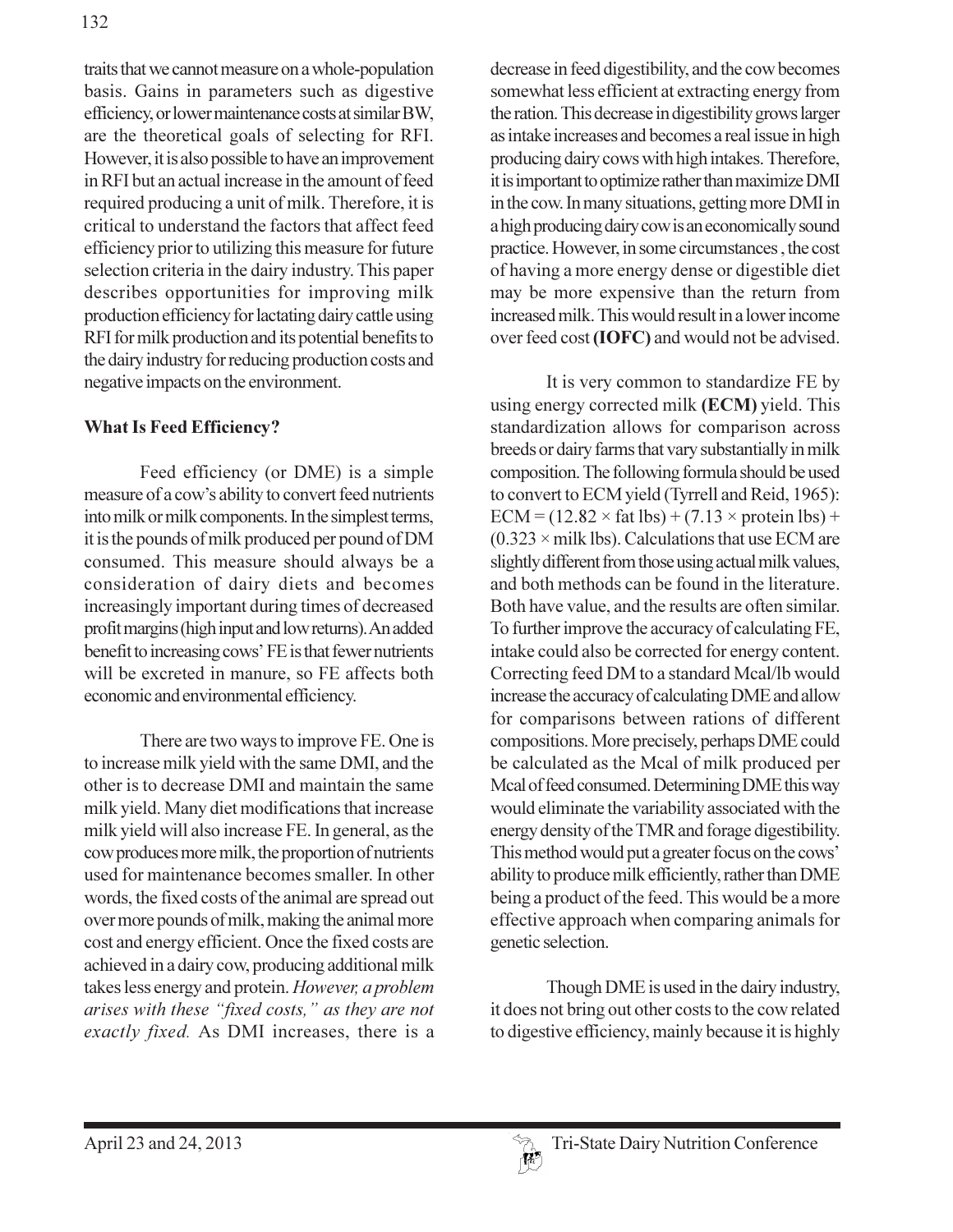correlated with yield and body size. This makes it more difficult to make comparisons of cows at different yield and BW. In addition, we know that cows are more efficient in very early lactation compared to post peak production. In early lactation, production is partly supported by body tissue mobilization, and therefore, a cow with high DME may not be efficient but simply mobilizing a relatively large proportion of body tissue. Such a cow may actually be very inefficient because more energy is required to deposit body tissue than is available to support milk yield. In one recent study, cows were evaluated for DME before and after adjustment for body condition score (BCS) and changes in BCS (Vallimont et al., 2011). Failure to account for body condition biased the evaluation of efficiency toward those cows that peaked higher and earlier.

Gross feed efficiency has been evaluated in a number of studies (Van Arendonk et al., 1991; Veerkamp et al., 1994; Vallimont et al., 2011) to determine its heritability and association with other production traits. Heritability estimates have been observed ranging from 0.14 to 0.37 (Van Arendonk et al., 1991; Vallimont et al., 2011). Gross efficiency has a high genetic correlation with milk yield (0.79; Oldenbroek, 1989), indicating that selection for greater milk yield alone should result in an improvement in efficiency without having to measure individual animal feed intake. Gross feed efficiency is also correlated with BW (Van Arendonk et al., 1991; Vallimont et al., 2011), indicating that smaller cows or those that lose more BW during lactation are more efficient.

However, Frigo et al. (2010) found that loss in BW during early lactation had strong positive genetic correlations with the incidence of metabolic diseases during early lactation. Because gross feed efficiency does not differentiate between energy used for milk yield originating from the diet and that which was available from mobilization of body reserves, cows that mobilize a greater proportion of tissue

reserves will appear more efficient relative to cows that do not lose significant body condition. In addition, Vallimont et al. (2011) found a strong negative genetic correlation (i.e., 0.70) between gross feed efficiency and BCS during lactation. Reduced BCS is associated with poor fertility (Berry et al., 2003), and it is also genetically correlated with ketosis (Gillund et al., 2001), clinical mastitis, and lower calf survival during first calving (Bastin et al., 2010) in dairy cows.

### **Residual Feed Intake as a Measure of Feed Efficiency**

A phenotype of interest related to milk production efficiency is RFI which is a measure of the animal's ability to utilize nutrients provided for productive purposes. The RFI is calculated as the difference between actual energy intake and the expected feed energy intake based on performance (e.g., maintenance, growth, BW change, body composition, and milk production). However, this relationship is likely dependent upon the physiological state of the animal, season, and many other management factors that contribute to how the animal metabolizes nutrients provided. Expected intake is determined by regressing intake of cows in the herd on their metabolic BW, BW change, and ECM. Therefore, cows with a low RFI have the ability to use less dietary energy for body maintenance and to achieve an equivalent level of milk production compared to other herd mates. The more metabolically efficient animals, of course, should also not exhibit undesirable production traits.

Because RFI is most commonly derived by regressing feed intake on milk, fat and protein yields in addition to functions of BW and BW change, it is independent of yield and BW. The RFI is the most widely considered measure of feed efficiency in beef cattle production, and there has been interest in this concept by dairy cattle researchers. Whether RFI reflects true differences in digestive or metabolic efficiency has not been conclusively demonstrated.

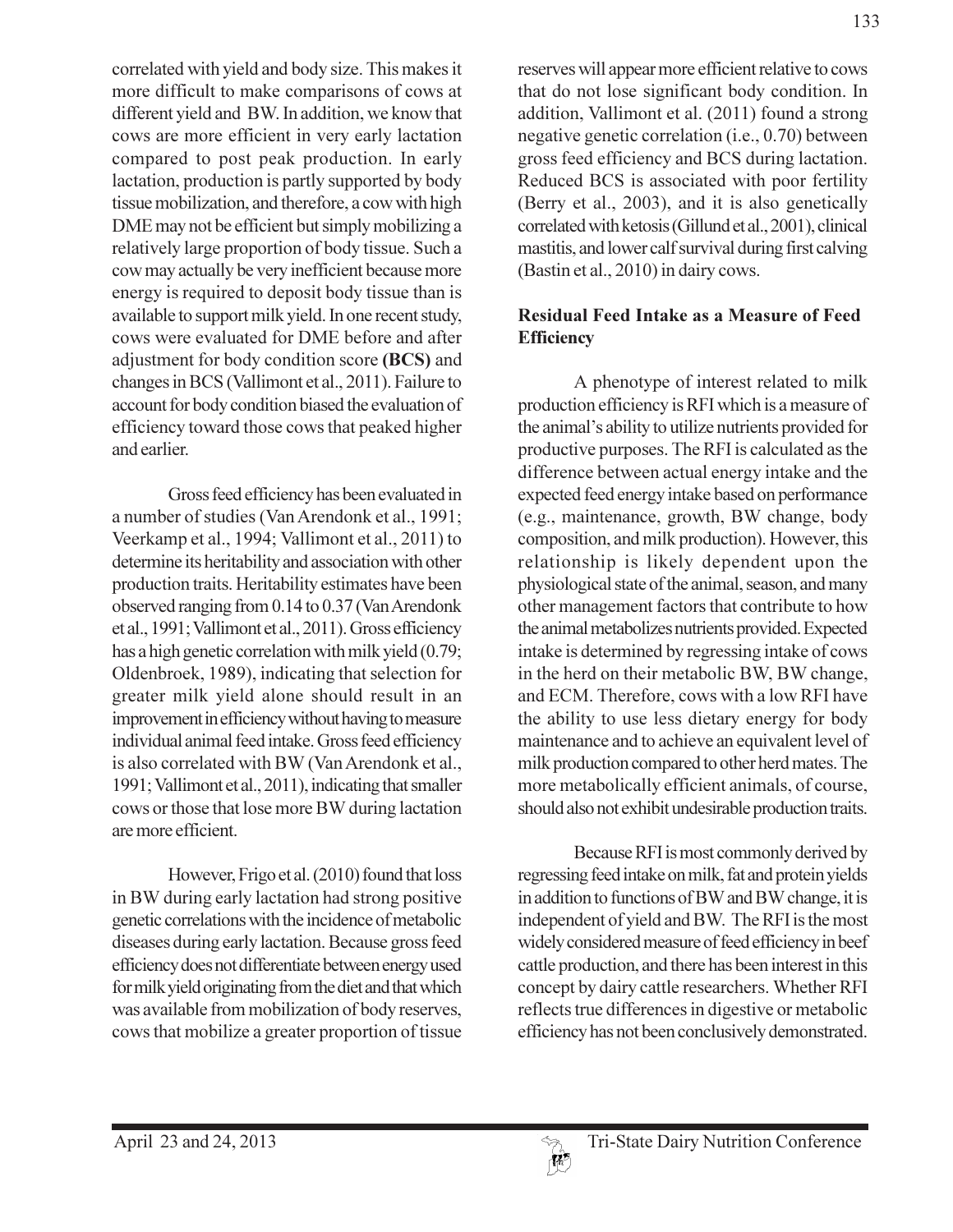In a study of Angus cattle (Lines et al., 2009) selected for high RFI (low efficiency) or low RFI (high efficiency) for four generations, the high efficiency line grew at the same rate and consumed less feed than the low efficiency line as predicted. However, there were important differences in the body composition among the lines. The low efficiency animals had more back fat than the high efficiency line, and the researchers concluded that there were no differences between the lines in basal metabolic rate, which was the trait researchers had hoped to improve. Body composition has been considered when deriving RFI in some more recent dairy cattle studies (Coleman et al., 2010; Vallimont et al., 2011).

### **Residual Feed Intake as a Measure of Efficiency in Dairy Cattle**

Selection for lower RFI in beef cattle have demonstrated greater feed efficiency for growth, including reductions in daily feed intake and improved feed:gain (Herd et al., 2003). Furthermore, low RFI steers exhibited significant reductions in methane production and methane loss as a percentage of gross energy intake relative to high RFI steers. In addition, RFI was positively correlated with fecal output, methane output, and heat production, and negatively correlated with retained energy (Nkrumah et al., 2007). Thus, it appears that reductions in RFI may be profitable for the beef industry, both by improving efficiency of energy use by the animal, but also by reducing negative environmental impacts.

Yan et al. (2010) recently demonstrated that high-producing dairy cows produce less methane per unit of intake or per unit of milk output relative to lower-yielding cows, due to their greater metabolizable energy (ME) intake and a greater proportion of energy used for milk production over body maintenance. This information was derived from calorimetric data from 20 studies conducted between 1993 and 2007 from cows of varying merit for milk production, lactation number, and stage of lactation, Therefore, significant reductions in feed costs and environmental impacts related to dairy production may be achieved by increasing the lactation capacity per cow.

The concern of course is as production increases, other negative impacts come about such as on fertility, reductions in body condition and longevity, and increases in the incidence of diseases (Oltenacu and Broom, 2010). Selection for yield and show ring conformation has resulted in larger framed cows (Hansen, 2000), which also translates into greater maintenance costs per cow and potentially lower FE.

There is limited published research on RFI in lactating dairy cattle. Connor et al., (2012) observed differences of over 15% in mean DMI between the least and most efficient cows across all parities ( $n = 254$  lactations), with no differences observed in BW, average daily gain, somatic cell count, or ECM yield during the first 90 days in milk. In this study, high and low RFI cows were classified as those having an RFI measure of 0.5 standard deviations (SD) above or below the group mean, respectively. Research in grazing Holstein-Friesian cattle indicated no differences in BCS between cows with low and high breeding value for RFI (Lopez-Villalobos et al., 2008). Therefore, there appears to be promise for improving feed conversion efficiency among dairy cows; however, many additional studies are required to determine whether health and performance characteristics are similar between cows with high and low RFI.

Coleman et al. (2010) recently pointed out some limitations of RFI in regards to dairy cattle selection schemes. Cows at the same level of production may have equivalent RFI, despite large differences in feed intake because BW is used in the calculation of RFI. Some improvement in metabolic efficiencies may occur, but the amount of feed actually required to produce a unit of milk could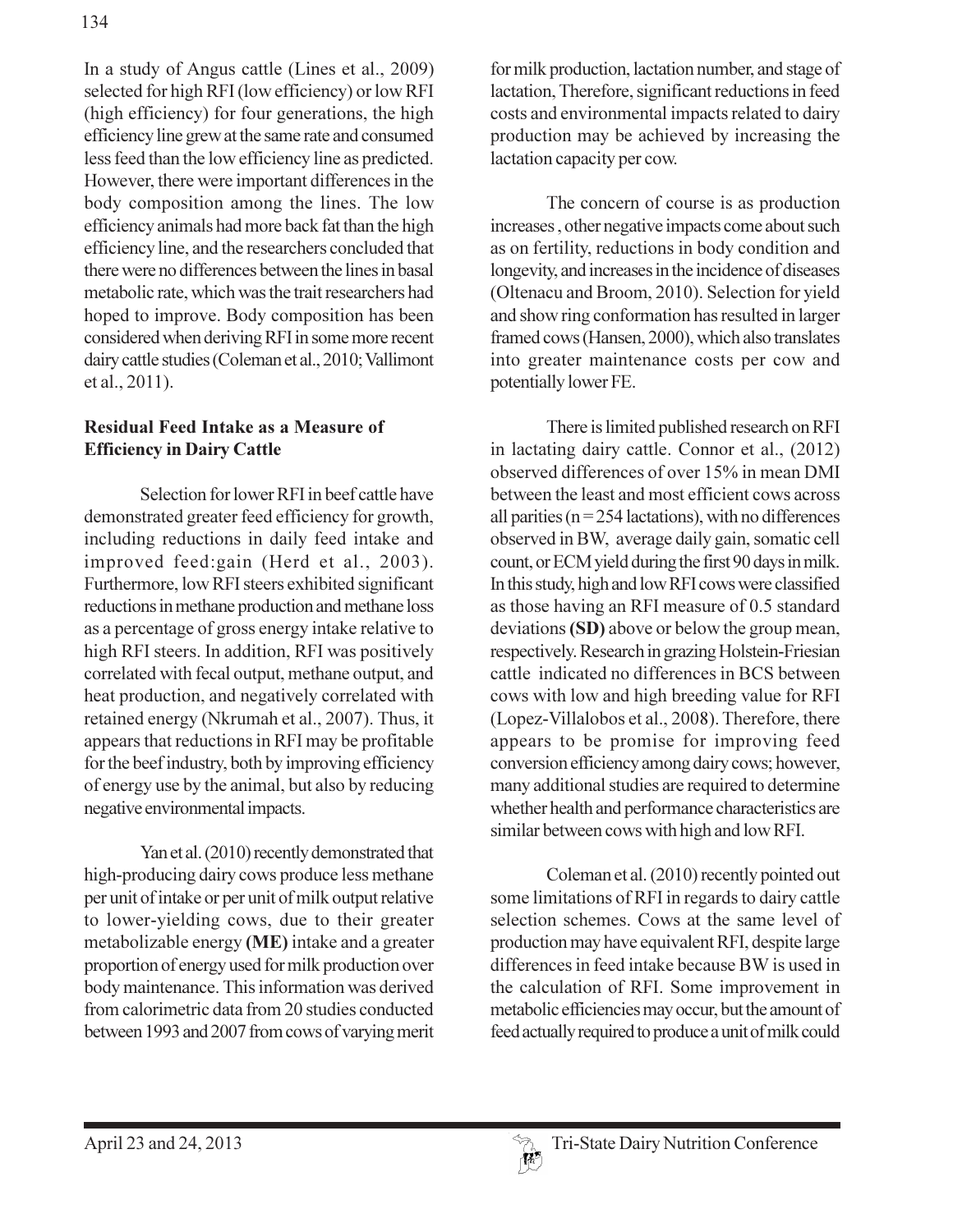actually increase. This would defeat the purpose of selecting for efficiency. Moreover, a very small and low yielding animal can have a favorable RFI but would not be an economically efficient cow. The authors derived a measure of residual solids production by regression of milk solids yield on feed intake, BW, changes in BW, and body condition. This measure was correlated favorably with yield, gross efficiency, and RFI, but it needs further development.

Connor et al. (2012) indicated that there was a considerable amount of variation in RFI among dairy cattle required for selection from the limited number of studies that have been conducted. As an example, preliminary results from the Holstein herd at Beltsville indicate a SD of 4.1 Mcal ME/day. Heritability estimates for RFI from studies with fairly low samples sizes range from 0.01 to 0.38 (Van Arendonk et al., 1991; Veerkamp et al., 1995; Lopez-Villalobos et al., 2008; Vallimont et al., 2011), indicating that environmental and other management factors add variation to the estimates. Genetic correlations with other traits, such as fertility, BCS, and behavior, have yet to be investigated, primarily due to an insufficient number of RFI records from dairy herds required to make reliable genetic inferences. Impacts of genetic selection for lower RFI in lactating dairy cattle for other important production traits still require investigation (Connor et al., 2012).

#### **Relationship Between Feeding Behavior and RFI**

Slower rates of feed intake have been reported in finishing heifers selected for low RFI (Kelly et al., 2010). Robinson and Oddy (2004) reported a positive correlation between RFI and feeding rate in finishing beef cattle. Connor et al. (2012) evaluated the relationship between RFI and feeding behavior of Holstein cattle using the GrowSafe system. Low RFI was related to a slower feed consumption and less time per day spent feeding. A slower rate of feed consumption and reduced overall intake in low RFI cows may have contributed to a slightly greater feed digestibility due to reduced passage rate of feed in the rumen (Colucci et al., 1982). More studies are required to evaluate the relationship between feeding behavior and RFI in lactating dairy cows.

### **Relationship Between Stage of Lactation,** Parity, and RFI

It is possible that assessment of RFI during a particular stage of lactation may provide better estimates of milk production efficiency during the typical 305-day lactation than another lactational stage. Changes in the energy demand on the cow occur throughout lactation due to variation in milk yield and composition, pregnancy in late gestation, and the restoration of body reserves at the end of lactation and during the dry period could influence FE (or RFI). Differences in RFI may also exist across parities. Effects of parity on characteristics such as milk yield, energy partitioning between milk yield and BW gain, BW, and DMI have been demonstrated (Oldenbroek, 1989; Berry et al., 2006), which could have a significant effect on RFI estimates. For example, first-parity cows may behave differently when grouped with more mature cows or require different management conditions, which could influence their RFI estimates.

Preliminary results from Connor et al. (2012) from 32 high-yielding Holstein cows fed a total mixed ration (TMR) and evaluated for RFI during a 305-day lactation indicated that Spearman's rank correlations between RFI measurements from day 1 to 100, 101 to 20, and 201 to 305 ersus RFI during the full lactation were 0.63, 0.85, and 0.81, respectively ( $P < 0.001$ ). Although the ata are limited, results of these studies indicate that RFI measured later in lactation (i.e., after 100 DIM) may provide more reliable estimates of efficiency during the full lactation than RFI during early lactation and that evaluation periods of 100 days in length may

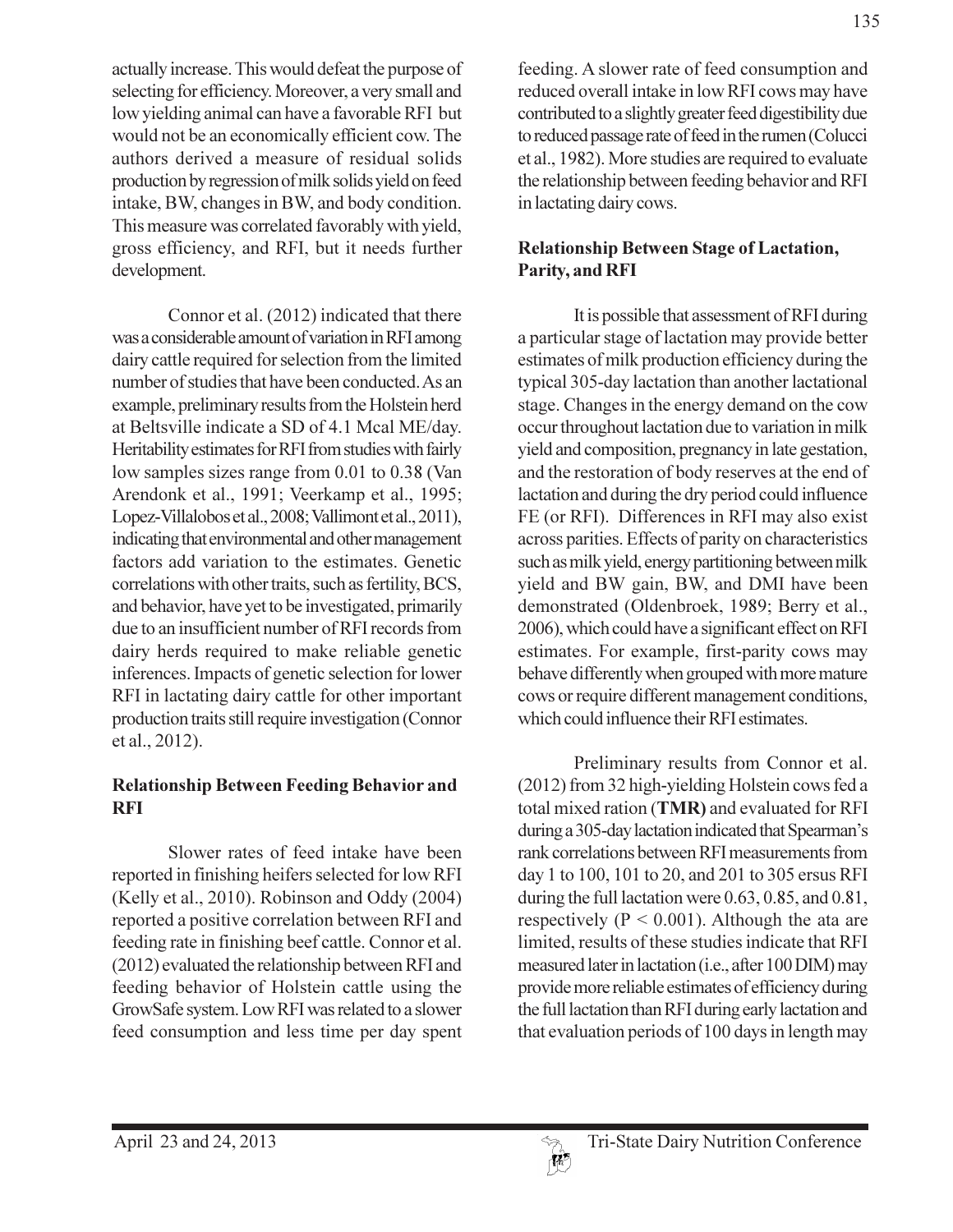provide sufficient information for estimating fulllactation RFI (Connor et al., 2012). Combined with results from Lopez-Villalobos et al. (2008), these results indicate that test periods during mid to late lactation lasting for 60 to 100 days are likely to provide RFI values most representative of RFI throughout lactation. However, a very limited number of animals were used in these studies, and therefore, additional research is needed to determine the recommended test duration for estimating RFI and the appropriate stage of lactation that should be evaluated.

#### **Interactions of Feeding Management and Genetic Response**

From a nutritional stand point, interactions between diet and genotype have been suggested to exist for RFI in beef cattle (Durunna et al., 2011), and the extent that different diets may have on expression of RFI in dairy cattle is unknown. A factor rarely considered in discussion of FE is the interaction of feeding management with cow genotype. In a recent evaluation of feed intake data in 11 Pennsylvania tie-stall herds, Dekleva (2010) contrasted selection response in herds with high and low levels of feed refusals. Herds were split into the six herds that had the highest rate of feed refusal and five herds with the lowest rate of feed refusal. Milk, fat, and protein yields were regressed on sire predicted transmitting abilities (PTA) for yield. The expectation is a 1 kg increase in yield for every 1 kg increase in PTA. The regression coefficients in the herds with high refusals ranged from 0.87 (fat yield) to 1.23 (protein yield), which indicated feeding practices were allowing cows in those herds to fully express their genetic potential. However, herds feeding to a clean bunk or with low levels of refusals had a significantly lower response, with regression coefficients ranging from 0.34 (fat and protein yields) to 0.44 (milk yield).

Dekleva (2010) also evaluated the relationships among BW, BCS, and yield in the same two groups of herds. The genetic correlation estimate between yield and BW was near 0 in the herds feeding to a high rate of refusals; whereas, the genetic correlation was strong and negative (-0.80) in the herds that fed to a low rate of refusals. The ability of a large cow to fully express her genetic potential for yield was more severely impacted by limiting feed availability than for a small cow. The relationship between yield and BCS was more unfavorable in the low feed refusal herds (-0.21) than in the high feed refusal herds (-0.63).

#### **Genomic Markers for RFI**

The primary limitation to including traits like RFI directly in genetic selection programs is a lack of feed intake data for a large population of cows. Genetic selection for yield is facilitated by DHI testing and there were over 800,000 Holstein cows born in 2008 alone contributing records to milk, fat and protein yield evaluations. Measuring feed intake on individual cows is simply too cost and labor prohibitive to be implemented on a large-scale basis. Dairy cattle breeding programs have evolved from the traditional progeny test system that required a large amount of phenotypic data to genomic evaluation systems that combine traditional progeny tests with genotypes for bulls and cows at 50,000 or more sites across the genome. Such evaluations have been available for yield, health, and type traits in the US since 2009 (VanRaden, 2009). There is some hope that we can measure intake on smaller research populations and use such information to facilitate genomic selection.

Recently, data from 1,630 cows in four European research centers were combined to determine the feasibility of pooling data from research herds into one dataset with the purpose of facilitating genomic selection for feed intake (Banos et al., 2011). The power to detect genomic effects increased substantially when data were pooled across herds and suggests potential to develop genetic evaluations for traits, like RFI, that could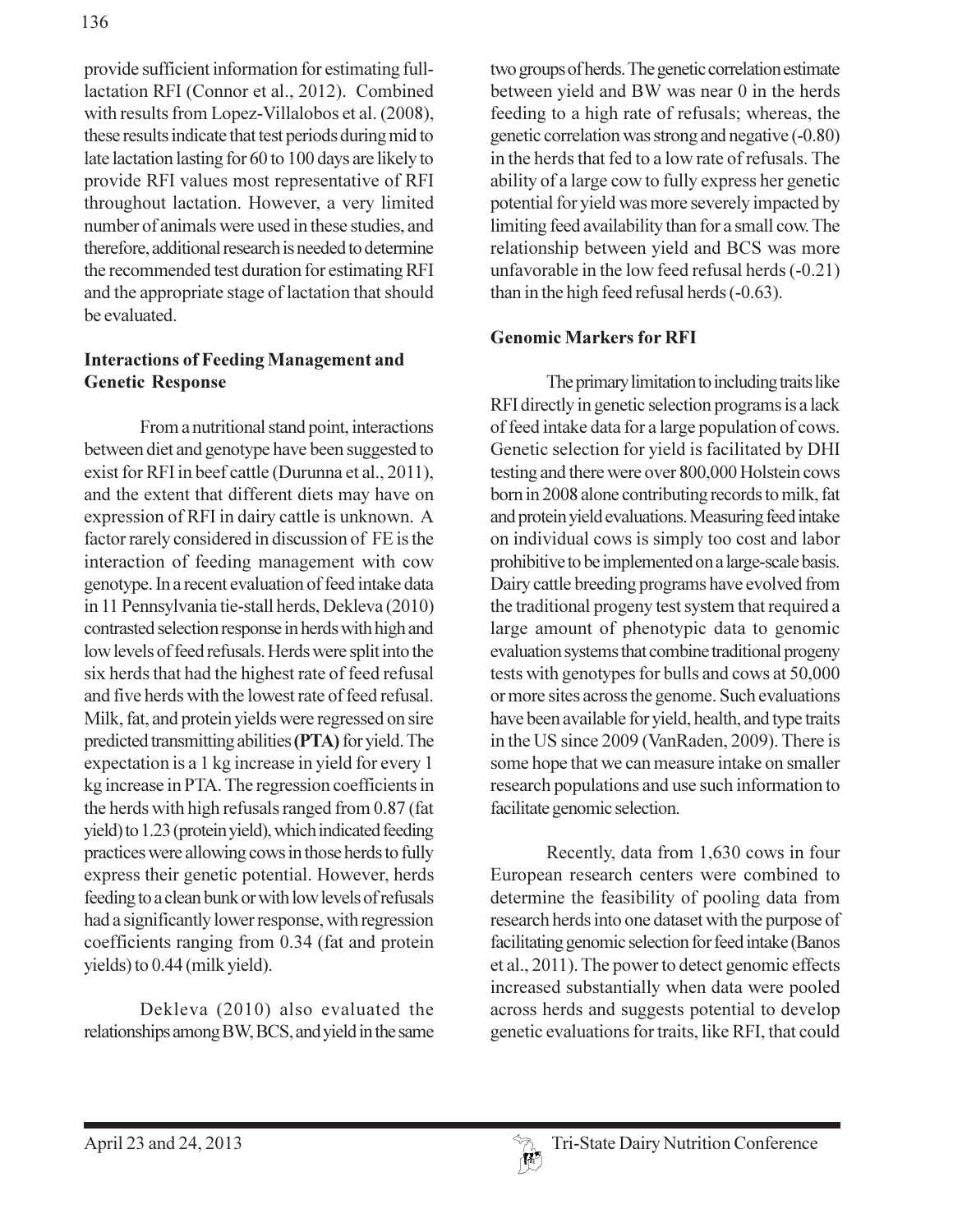not otherwise be considered. Genomic evaluations for traits such as RFI will have lower reliability than traits we have traditionally considered because it requires a large number of animals to accurately estimate genomic effects. The realized reliability for Net Merit when genomic predictions were based on 1,151 sires was approximately 35% (VanRaden et al., 2009), and the evaluations of those 1,151 sires were based on many daughters. Clearly, we will need to build a significant feed intake database for genomic evaluations of RFI to have sufficient accuracy. Genomic evaluations of RFI will be an additional tool to improve FE, but will not revolutionize our current selection programs.

#### **Physiological Basis for RFI**

Herd and Arthur (2008) indicated that there are five major physiological processes that are likely to contribute to variation in RFI. These include level of intake, digestion of feed, metabolism (anabolism and catabolism associated with and including variation in body composition), physical activity, and thermoregulation. Studies on Angus steers following divergent selection for RFI estimated that heat production from metabolic processes, body composition, and physical activity explained 73% of the variation in RFI. The proportions of variation in RFI that these processes explain are protein turnover, tissue metabolism and stress (37%); digestibility  $(10\%)$ ; heat increment and fermentation  $(9\%)$ ; physical activity  $(9\%)$ ; body composition  $(5\%)$ ; and feeding patterns  $(2\%)$ . The physiological mechanisms identified so far are based on very few studies, some of which have small sample sizes. The genomic basis to variation in these physiological processes remains to be determined. Early studies have shown many hundred genes to be associated with differences in RFI, perhaps not surprising given the diversity of physiological processes involved. Further research is required to better understand the mechanisms responsible for the variation in RFI and to determine how the physiological basis can be evaluated along with the molecular genetics

information and become the basis for commercial tests for genetically superior animals.

#### **Summary and Conclusions**

Significant improvements to milk production efficiency of dairy cattle have been made in the last 50 years, and this has resulted in a greater level of milk yield with significantly less number of cows. However, feed costs still remain the major expense in the dairy business, and methods to improve efficiency of feed conversion to milk yield is necessary to maintain profitability, as well as to enhance impacts of livestock on the environment. When considering the dairy cow, neither composition of the output, nor are differences in locomotion, disease status, or other metabolic processes that expend energy (i.e., protein turnover, tissue metabolism, and stress; 37% contribution) are considered when evaluating RFI. If energy requirements of these processes are not taken into consideration, the reduction in feed intake sought by selection for low RFI may compromise the capacity of an animal to sustain these functions. In practical terms, there is a need for improved understanding of the genetic and phenotypic relationships between feed intake and the components of production at different phases of the productive life of the animal to be able to effectively utilize RFI to optimally improve whole animal efficiency.

A decade of research in beef cattle has shown that genetic selection for lower RFI is a viable option for improving FE without significant evidence of associated negative responses in other important production traits. Similar opportunities appear to be available for improving FE of dairy cattle through selection for lower RFI. However, very few studies have evaluated RFI in lactating dairy cattle, and there is a need for research to assess this trait, including its genetic correlation to other production traits.

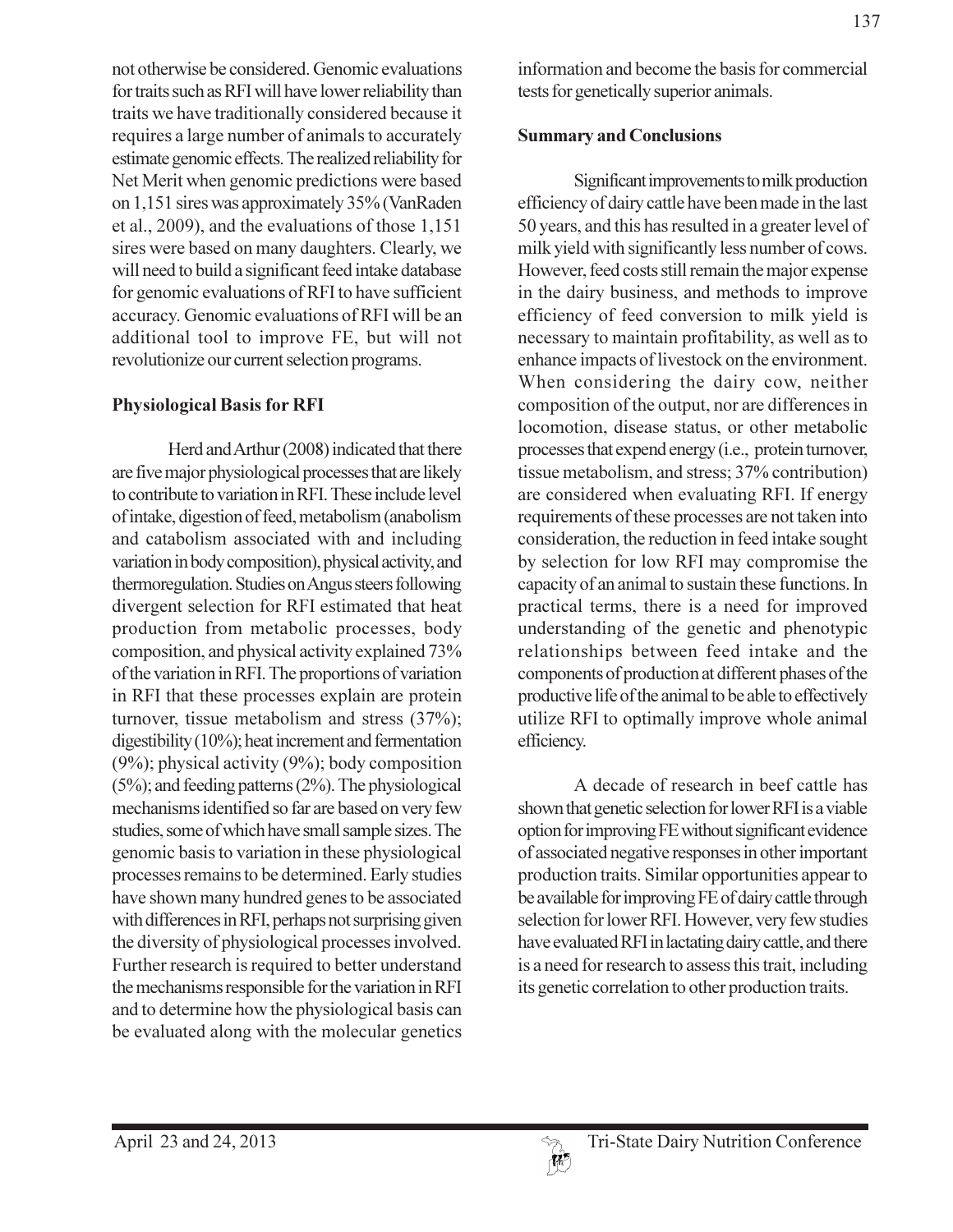In conclusion, reducing feed costs associated with milk production has major implications for improving profitability of the dairy industry. Evidence indicates that genetic variation exists in RFI among dairy cattle, and it is a heritable trait. Selection for lower RFI in dairy cattle should result in reductions in feed intake while maintaining milk production and weight gain, and produce concomitant reductions in methane and manure outputs. Thus, due to its potential economic and environmental benefits, it appears that RFI should be considered for future inclusion in multi-trait genetic selection of dairy cattle. However, there are many potential impacts of selection for RFI and its interaction with environmental, physiological, and genetic factors that influence or contribute to variation in RFI that require further evaluation.

## **References**

Banos, G., M.P. Coffey, R.F. Veerkamp, D.P. Berry, and E. Wall. 2012. Merging and characterising phenotypic data on conventional and rare traits from dairy cattle experimental resources in three countries. Animal. 6:1040-1048.

Bastin, C., S. Loker, N. Gengler, A. Sewalem, and F. Miglior. 2010. Genetic relationships between body condition score and reproduction traits in Canadian Holstein and Ayrshire first-parity cows. J. Dairy Sci. 93:2215-2228.

Berry, D.P., F. Buckley, P. Dillon, R.D. Evans, M. Rath, and R.F. Veerkamp. 2003. Genetic relationships among body condition score, body weight, milk yield, and fertility in dairy cows. J. Dairy Sci. 86:2193-2204.

Berry, D.P., R.F. Veerkamp, and P. Dillon. 2006. Phenotypic profiles for body weight, body condition score, energy intake, and energy balance across different parities and concentrate feeding levels. Livest. Sci. 104:1-12.

Coleman, J., D.P. Berry, K.M. Pierce, A. Brennan, and B. Horan. 2010. Dry matter intake and feed efficiency profiles of 3 genotypes of Holstein-Friesian within pasture-based systems of milk production. J. Dairy Sci. 93:4318-4331.

Colucci, P.E., L.E. Chase, and P.J. Van Soest. 1982. Feed intake, apparent diet digestibility, and rate of particulate passage in dairy cattle. J. Dairy Sci. 65:1445-1456.

Connor, E.E., J.L. Hutchison, K.M. Olson, and H.D. Norman. 2012. Opportunities for improving milk production efficiency in dairy cattle. J. Anim. Sci.2011-4528. J. Anim. Sci. 90(5):1687-1694.

Dekleva, M.W. 2010. Interaction of milk, fat and protein yield genotype with feeding level and indicators of cow comfort. MS Thesis. Penn State University, University Park. Available at: http:// etda.libraries.psu.edu/theses/approved/ WorldWideIndex/ETD-5240/index.html.

Durunna, O.N., G. Plastow, F.D.N. Mujibi, J. Grant, J. Mah, J.A. Basarab, E.K. Okine, S.S. Moore, and Z. Wang. 2011. Genetic parameters and genotype by environment interaction for feed efficiency traits in steers fed grower and finisher diets. J. Anim. Sci. 89(11):3394-3400.

Frigo, E., C.D. Dechow, O. Pedron, and B.G. Cassell. 2010. The genetic relationship of body weight and early-lactation health disorders in two experimental herds. J. Dairy Sci. 93:1184-1192.

Gillund, P., O. Reksen, Y.T. Gröhn, and K. Karlberg. 2001. Body condition related to ketosis and reproductive performance in Norwegian dairy cows. J. Dairy Sci. 84:1390-1396.

Hansen, L.B. 2000. Consequences of selection for milk from a geneticists viewpoint. J. Dairy Sci. 83:1145-1150.

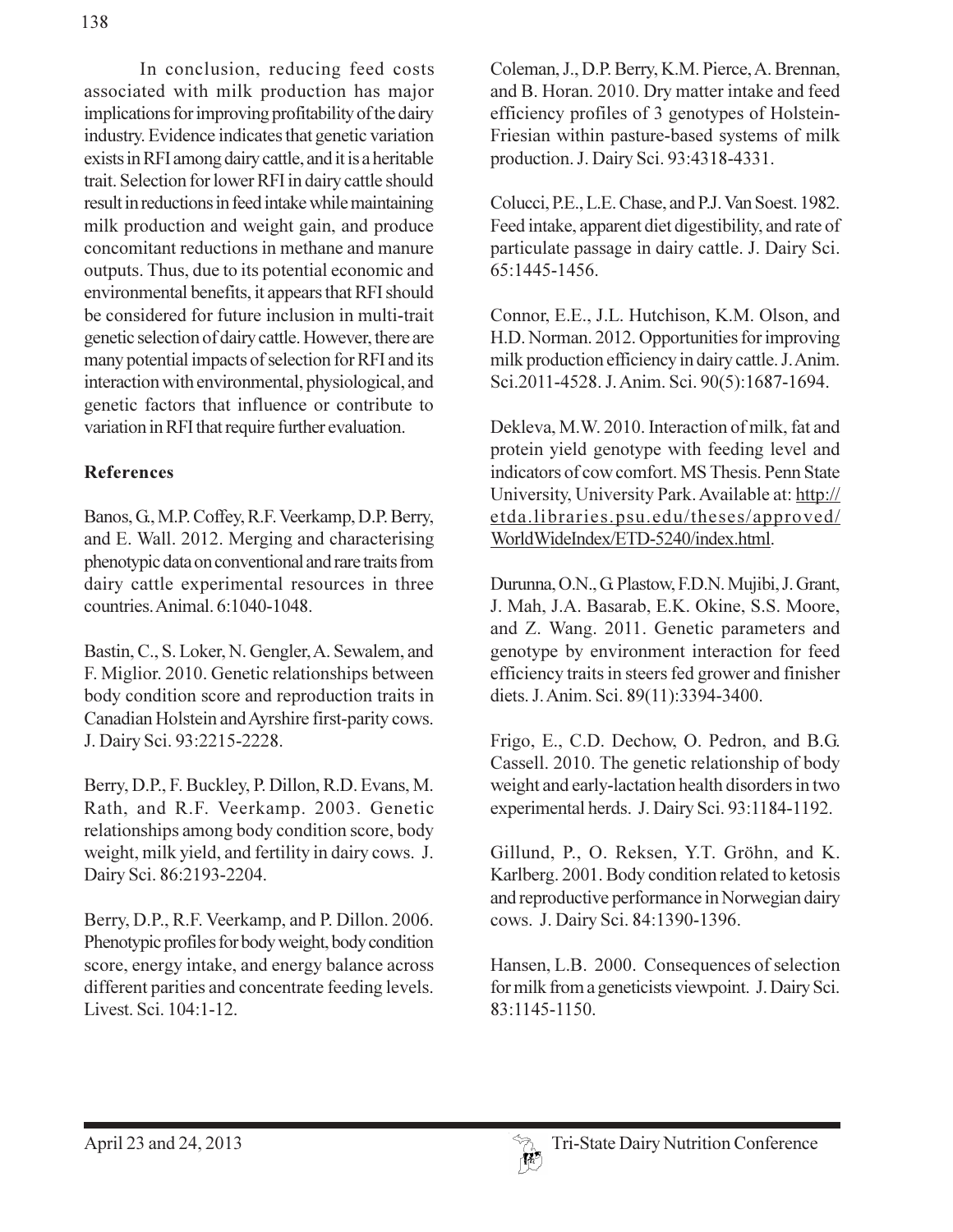Herd, R.M., J.A. Archer, and P.F. Arthur. 2003. Selection for low post-weaning residual feed intake improves feed efficiency of steers in the feedlot. Proc. Assoc. Adv. Animal Breeding and Genetics. 15:310-313.

Herd, R.M., and P.F. Arthur. 2008. Physiological basis for residual feed intake. J Anim. Sci. 87:E64-E71.

Kelly, A.K., M. McGee, D.H. Crews, Jr., T. Sweeney, T.M. Boland, and D.A. Kenny. 2010. Repeatability of feed efficiency, carcass ultrasound, feeding behavior, and blood metabolic variables in finishing heifers divergently selected for residual feed intake. J. Anim. Sci. 88:3214-3225.

Lines, D.S., M.L. Wolcott, W.S. Pitchford, C.D. K. Bottema, R.M. Herd, and V.H. Oddy. 2009. Some consequences of selection for residual feed intake in beef cattle. Proc. Assoc. Advmt. Anim. Breed. Genet. 18:604-607.

Lopez-Villalobos, N., D.P. Berry, B. Horan, F. Buckley, J. Kennedy, M. O'Donovan, L. Shalloo, and P. Dillon. 2008. Genetics of residual energy intake in Irish grazing dairy cows. Proc. N.Z. Soc. Anim. Prod. 68:97-100.

Nkrumah, J.D., D.H. Crews, Jr, J.A. Basarab, M.A. Price, E.K. Okine, Z. Wang, C. Li, and S.S. Moore. 2007. Genetic and phenotypic relationships of feeding behavior and temperament with performance, feed efficiency, ultrasound, and carcass merit of beef cattle. J. Anim. Sci. 85:2382-2390.

Oldenbroek, J.K. 1989. Parity effects on feed intake and feed efficiency in four dairy breeds fed ad libitum two different diets. Livest. Prod. Sci. 21:115-129.

Oltenacu, P.A., and D.M. Broom. 2010. The impact of genetic selection for increased milk yield on the welfare of dairy cows. Anim. Welfare 19:39-49.

Robinson, D.L., and V.H. Oddy. 2004. Genetic parameters for feed efficiency, fatness, muscle area and feeding behaviour of feedlot finished beef cattle. Livest, Prod. Sci. 90:255-270.

Tyrrell, H., and J.T. Reid. 1965. Prediction of the energy value of cow's milk. J. Dairy Sci.48:1215-1223.

Vallimont, J.E., C.D. Dechow, J.M. Daubert, M.W. Dekleva, J.W. Blum, C.M. Barlieb, W. Liu, G.A. Varga, A.J. Heinrichs, and C.R. Baumrucker. 2011. Short communication: Heritability of gross feed efficiency and associations with yield, intake, residual intake, body weight, and body condition score in 11 commercial Pennsylvania tie stalls. J. Dairy Sci. 94:2108-2113.

Van Arendonk, J. A.M., G.J. Nieuwhof, H. Vos, and S. Korver. 1991. Genetic aspects of feed intake and efficiency in lactating dairy heifers. Livest. Prod. Sci. 29:263-275.

VanRaden, P.M. 2004. Invited review: Selection on net merit to improve lifetime profit. J. Dairy Sci. 87:3125-3131.

VanRaden, P.M., C.P. Van Tassell, G.R. Wiggans, T.S. Sonstegard, R.D. Schnabel, J.F. Taylor, and F.S. Schenkel. 2009. Invited review: Reliability of genomic predictions for North American Holstein bulls. J. Dairy Sci. 92:16-24.

Veerkamp, R.F., G.C. Emmans, A.R. Cromie, and G. Simm. 1995. Variance components for residual feed intake in dairy cows. Livest. Prod. Sci. 41:111-120.